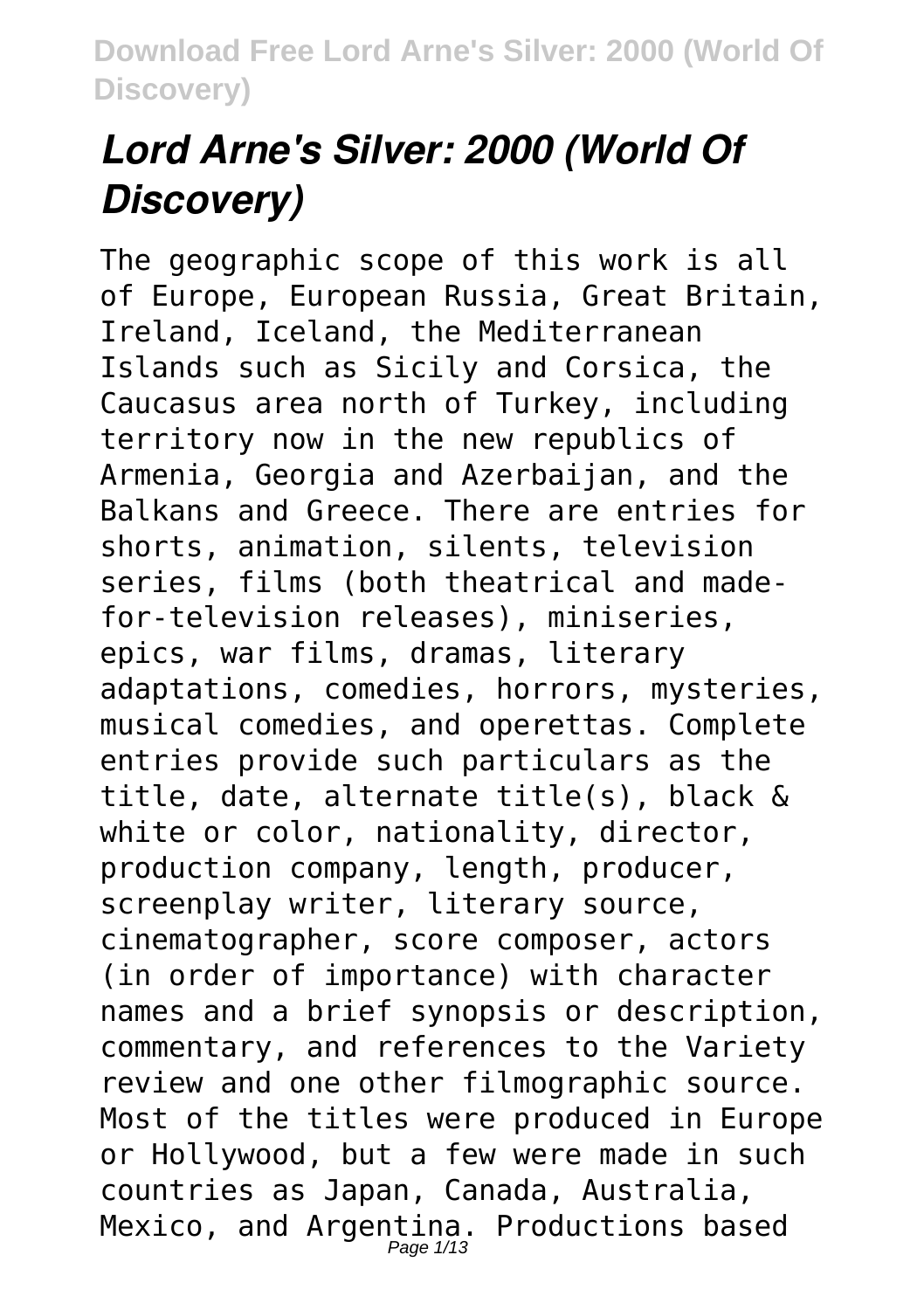on Shakespeare's plays themselves are omitted; those based on his life are included. Opera and ballet films are omitted but musical comedy and operetta films are included, as are silent films based on operas. Fairy tales are out but folkloric works are in. Documentaries are not included. Subject (places, periods, events, and historical figures) and name indexes allow for easy reference. Founder of modern-day Lutheranism, Martin Luther (1483-1546) confronted many opponents, most notably, the Jews. Their religion directly denied Jesus as Messiah, and their arrogance, lies, usury, and hatred of humanity meant that they posed a mortal threat to society. Hence, said Luther, the harshest of measures are warranted. A shocking book. The Road to Byzantium offers a striking new perspective on the art of the Greek, Roman and Byzantine worlds. It focuses on the luxury arts, mostly objects made for wealthy patrons from precious materials such as gold, silver and ivory. Such works were commissioned to exalt their owners and to impress and delight others. They continue to fulfil that role today. VideoHound's Golden Movie Retriever Modern Desires for the Minoan Past An Encyclopedic Lexicon of the English

Page 2/13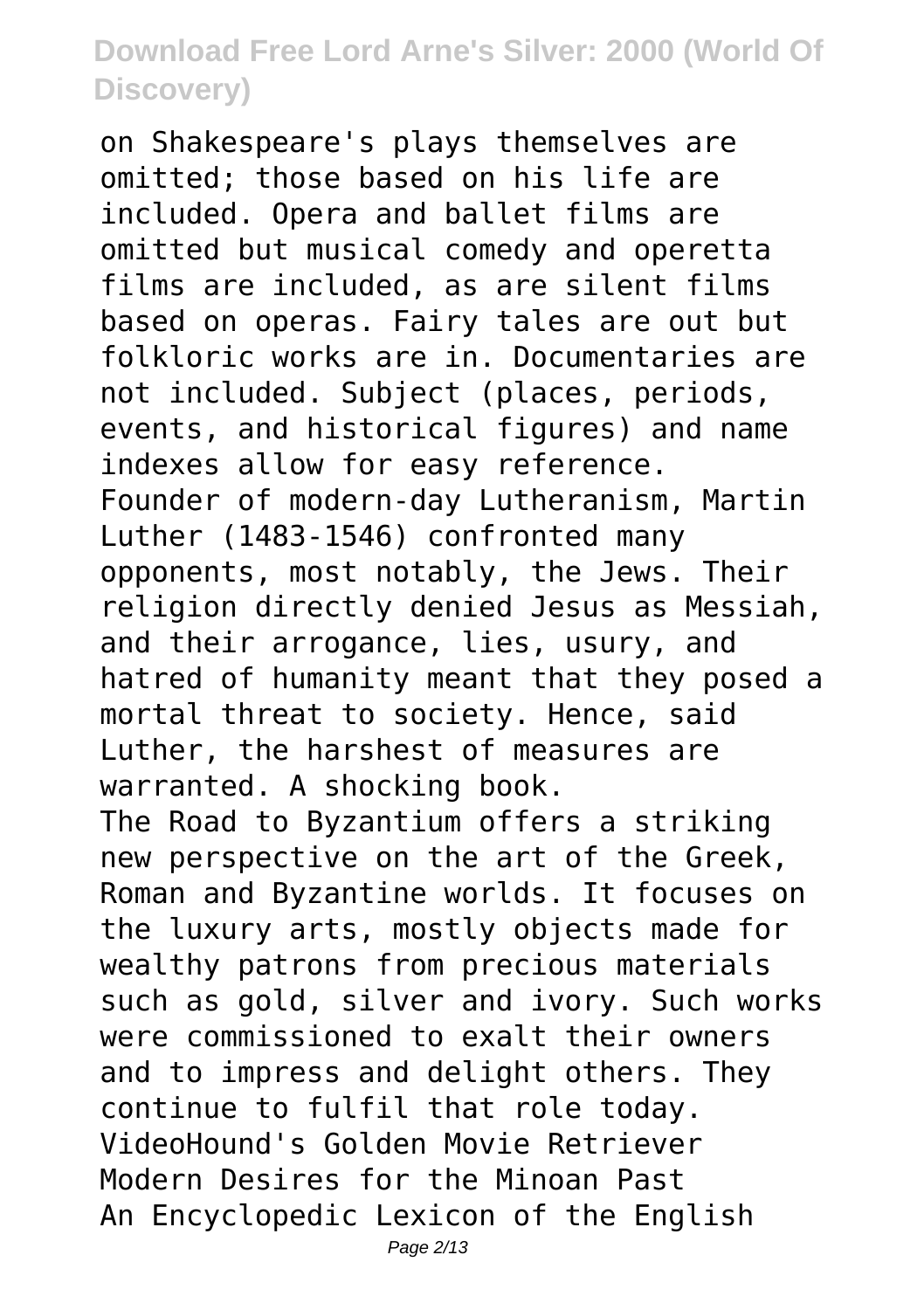Language and a Pronouncing and Etymological Dictionary of Names in Geography, Biography, Mythology, History, Art, Etc., Together with Atlas of the World Whitaker's Almanack 2000 Strangers in Paradise A Worldwide Filmography of Over 2550 Works, 1895 Through 2000 *Stage Mothers expands the discussion of eighteenth-century women's social and dramatic roles by demonstrating the complicated, contradictory, and celebratory faces of maternity on stage and on the page. This collection examines and extends recent debates in women's history, theater history, and eighteenth-century literature and drama. Foreign Artists and Communities in Modern Paris, 1870-1914 examines Paris as a center of international culture that attracted artists from Western and Eastern Europe, Asia and the Americas during a period of burgeoning global immigration. Sixteen essays by a group of emerging and established international scholars - including several whose work has not been previously published in English - address the experiences of foreign exiles, immigrants, students and expatriates. They explore the formal and informal structures that permitted foreign artists to forge connections within and across national communities and in some cases fashion new, transnational identities in the* Page 3/13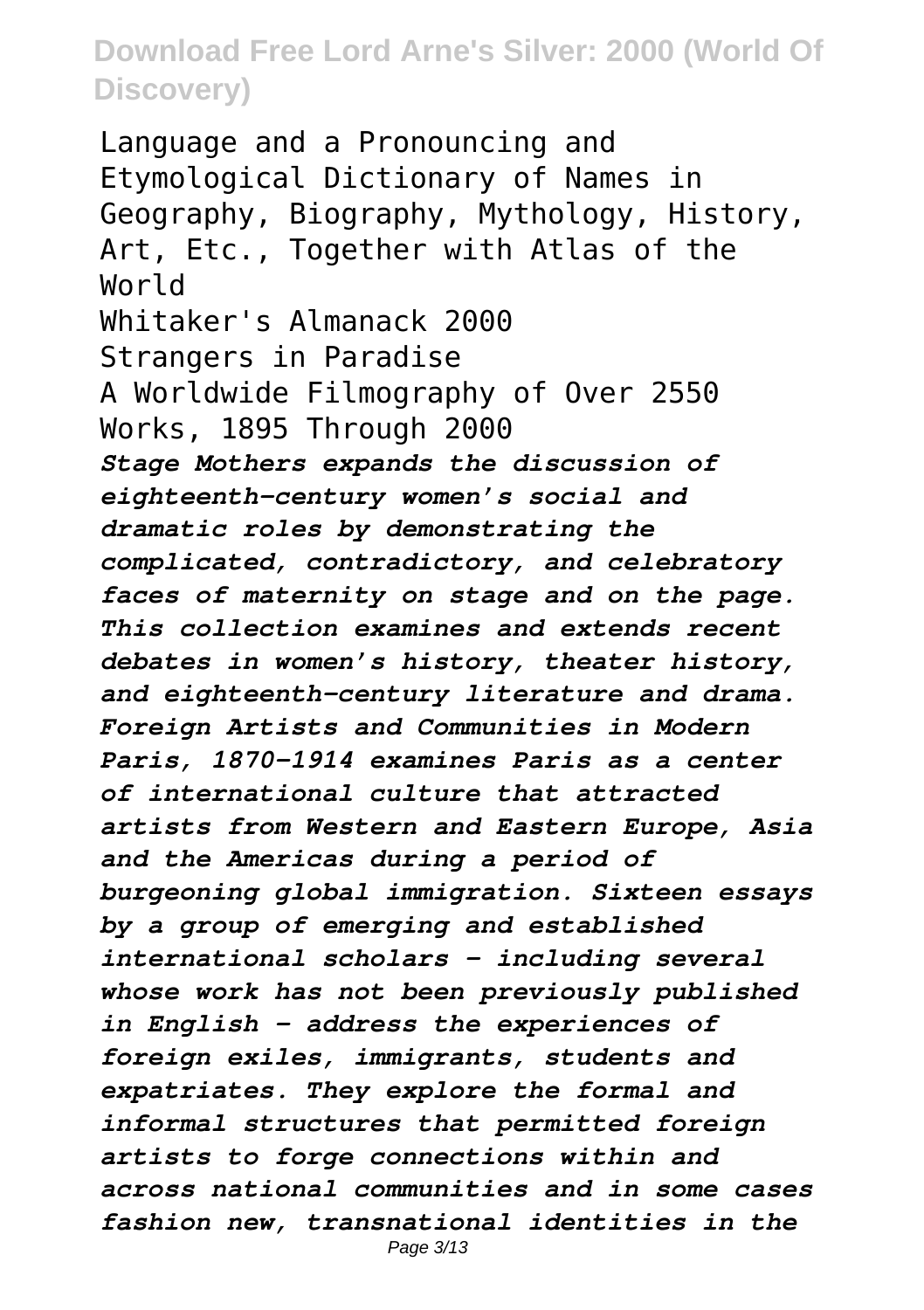*City of Light. Considering Paris from an innovative global perspective, the book situates both important modern artists - such as Edvard Munch, Sonia Delaunay-Terk, Marc Chagall and Gino Severini - and lesser-known American, Czech, Italian, Polish, Welsh, Russian, Japanese, Catalan, and Hungarian painters, sculptors, writers, dancers, and illustrators within the larger trends of international mobility and cultural exchange. Broadly appealing to historians of modern art and history, the essays in this volume characterize Paris as a thriving transnational arts community in which the interactions between diverse cultures, peoples and traditions contributed to the development of a hybrid and multivalent modern art.*

*"Twentieth-Century Pattern Design combines photographs - including many newly published images - with soundly researched text, creating an essential resource for enthusiasts and historians of modern design. The book also serves as a creative sourcebook for students and designers, inspiring new flights of fancy in pattern design."--Jacket. The Complete Index to Literary Sources in Film*

*A New and Exhaustive Work of Reference to the English Language, Defining Over 250,000 Words, with a Full Account of Their Origin, Pronunciation and Use, Comprising a General Encyclopedia ... a Gazetteer and Atlas of the World; a Comprehensive Dictionary of* Page 4/13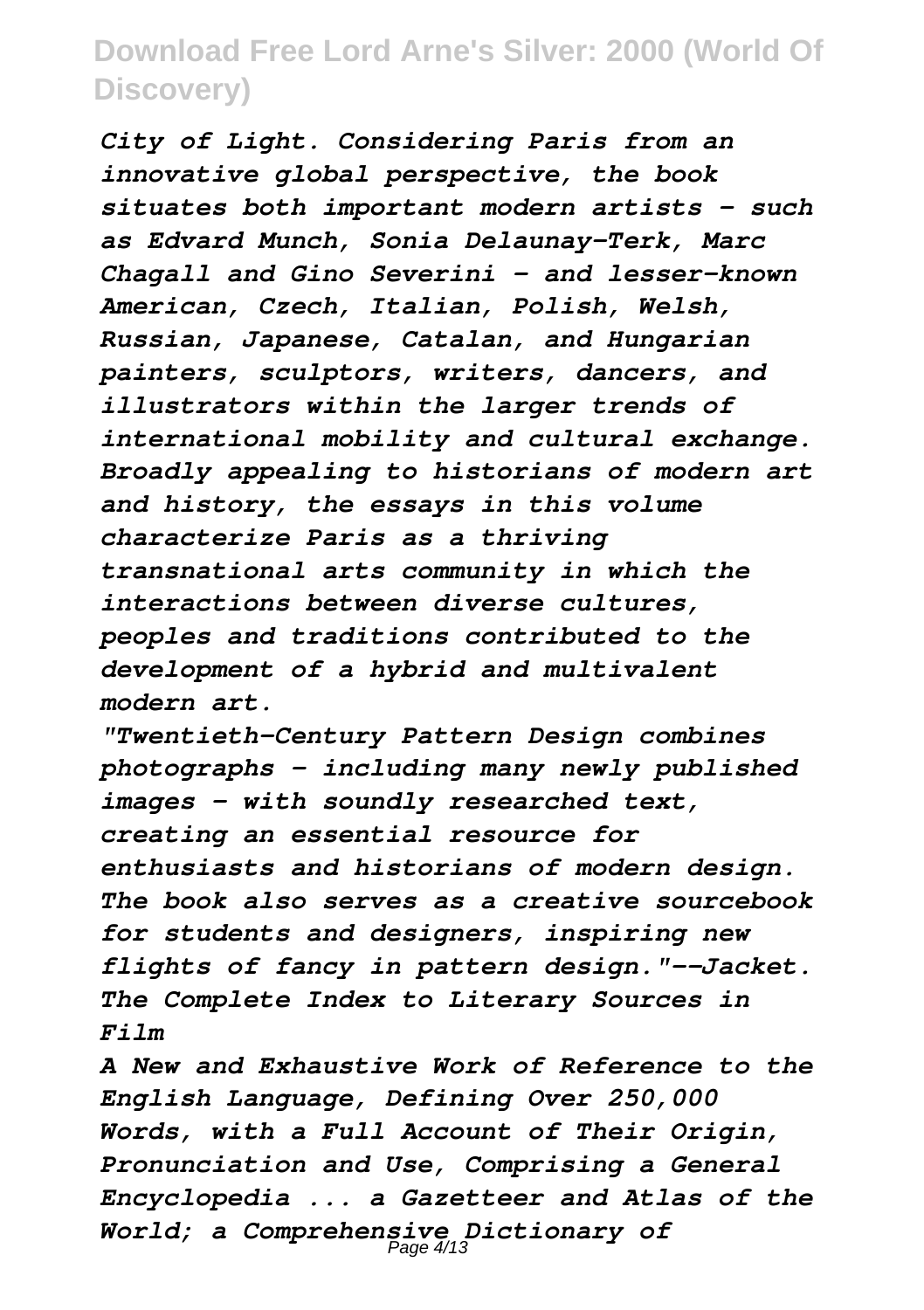*Universal Biography The Earliest Christian Art Picturing the Bible El-Hi Textbooks & Serials in Print, 2000 Luxury Arts of Antiquity* A geographical encyclopedia of world place names contains alphabetized entries with detailed statistics on location, name pronunciation, topography, history, and economic and cultural points of interest. A useful what's-what and who's-who of the world, this reference brings together a wide range of facts, figures and directory information. As the twenty-first century dawns, China stands at a crossroads. The largest and most populous country on earth and currently the world's second biggest economy, China has recently reclaimed its historic place at the center of global affairs after decades of internal chaos and disastrous foreign relations. But even as China tentatively reengages with the outside world, the contradictions of its development risks pushing it back into an era of insularity and instability—a regression that, as China's recent history shows, would have serious implications for all other nations. In Restless Empire, award-winning historian Odd Arne Westad traces China's complex foreign affairs over the past 250 years, identifying the forces that will determine the country's path in the decades to come. Since the height of the Qing Empire in the eighteenth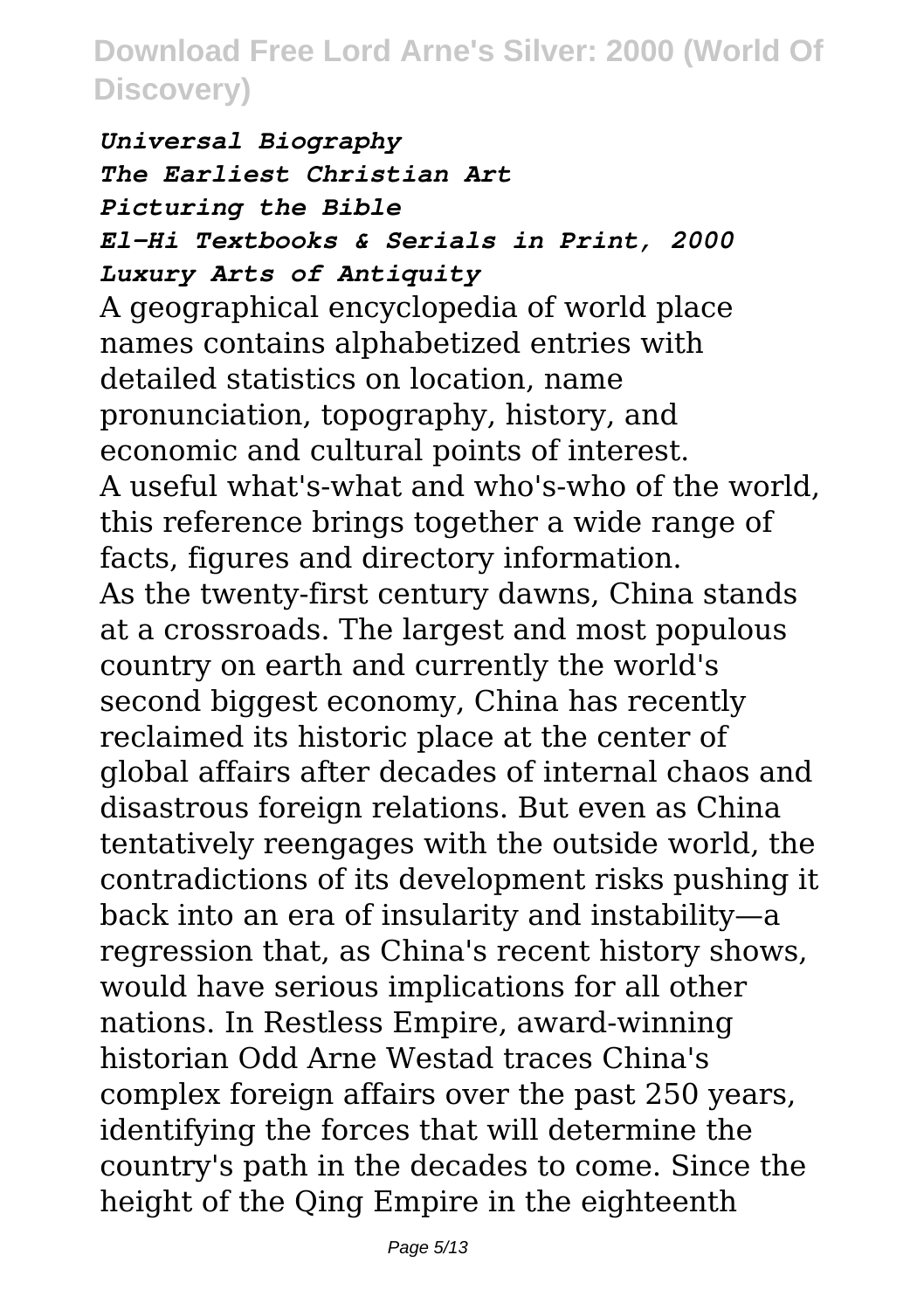century, China's interactions—and confrontations—with foreign powers have caused its worldview to fluctuate wildly between extremes of dominance and subjugation, emulation and defiance. From the invasion of Burma in the 1760s to the Boxer Rebellion in the early 20th century to the 2001 standoff over a downed U.S. spy plane, many of these encounters have left Chinese with a lingering sense of humiliation and resentment, and inflamed their notions of justice, hierarchy, and Chinese centrality in world affairs. Recently, China's rising influence on the world stage has shown what the country stands to gain from international cooperation and openness. But as Westad shows, the nation's success will ultimately hinge on its ability to engage with potential international partners while simultaneously safeguarding its own strength and stability. An in-depth study by one of our most respected authorities on international relations and contemporary East Asian history, Restless Empire is essential reading for anyone wishing to understand the recent past and probable future of this dynamic and complex nation.

William Crookes (1832-1919) and the Commercialization of Science Tit-bits from All the Most Interesting Books, Periodicals and Contributors in the World A Quiet Revolution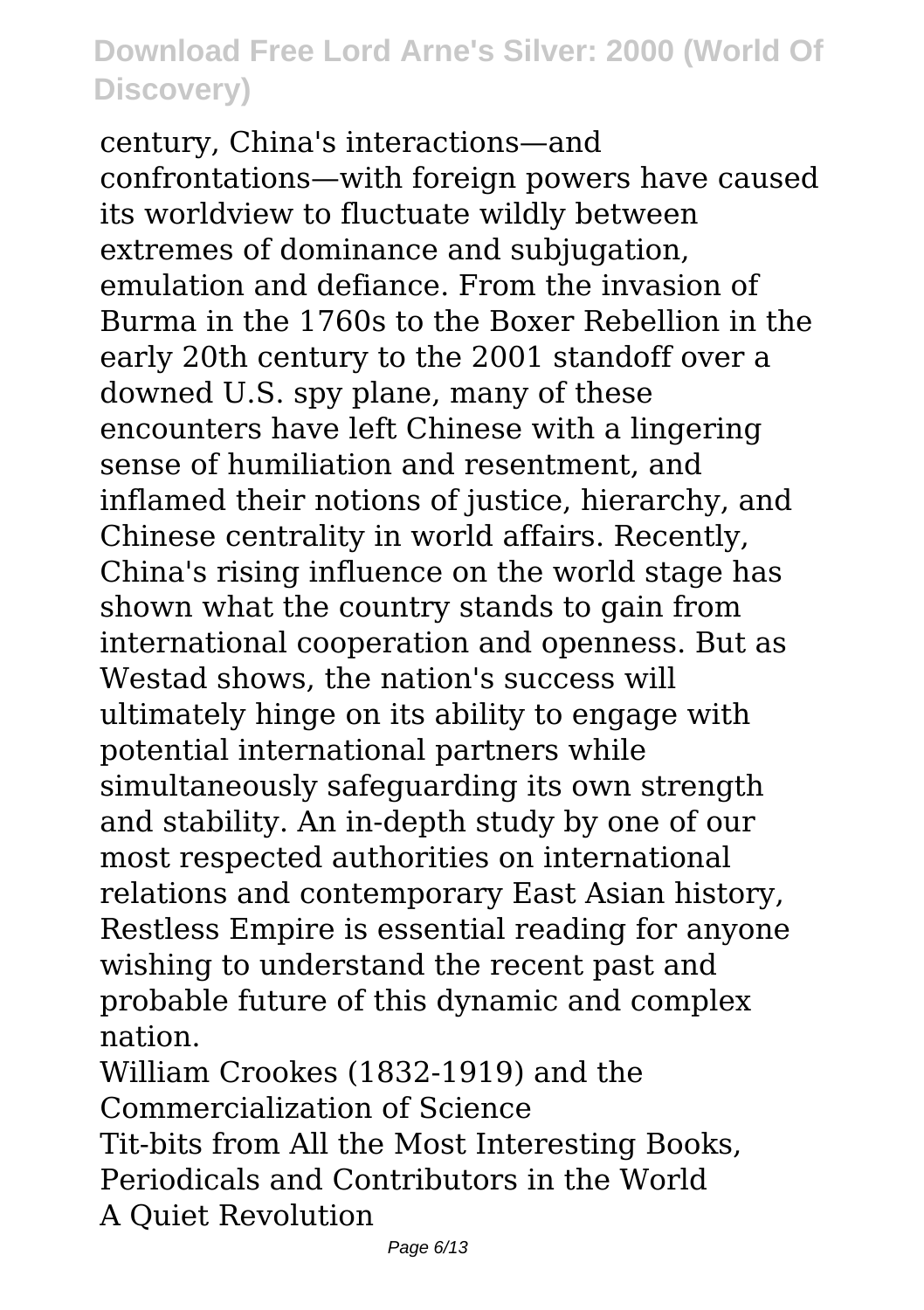#### Weekly World News

On the Jews and Their Lies

The Europe of 1500-1815 on Film and Television Published on the occasion of the exhibition organized by the Kimbell Art Museum and shown there November 18, 2007 - March 30, 2008.

Reviews movies that are available on DVD or tape. Each entry includes title, alternate title, one-to four-bone rating, year released, MPAA rating, brief review, length, format, country of origin, cast, technical personnel, awards and made-for-television/cable/video designations.

Examines evidence of mysterious phenomena, such as extraterrestrial visitors to Earth and the existence of Atlantis, and investigates whether they can be scientifically verified.

Third series

"Foreign Artists and Communities in Modern Paris, 1870-1914 "

Spiritual Ecology: A Quiet Revolution

Medals and Plaquettes in the Ulrich Middeldorf Collection at the Indiana University Art Museum

The Global 2000 Report to the President--entering the Twenty-first Century: The technical report

Catalog of Copyright Entries

**Women Screenwriters is a study of more than 300 female writers from 60 nations, from the first film scenarios produced in 1986 to the present day. Divided into six sections by continent, the entries give an overview of the history of women screenwriters in each country, as well as individual biographies of its most influential.**

**Spanning six centuries and seven countries, the Middeldorf Collection—assembled by the late eminent art historian Ulrich Middeldorf—provides an extraordinary overview of major**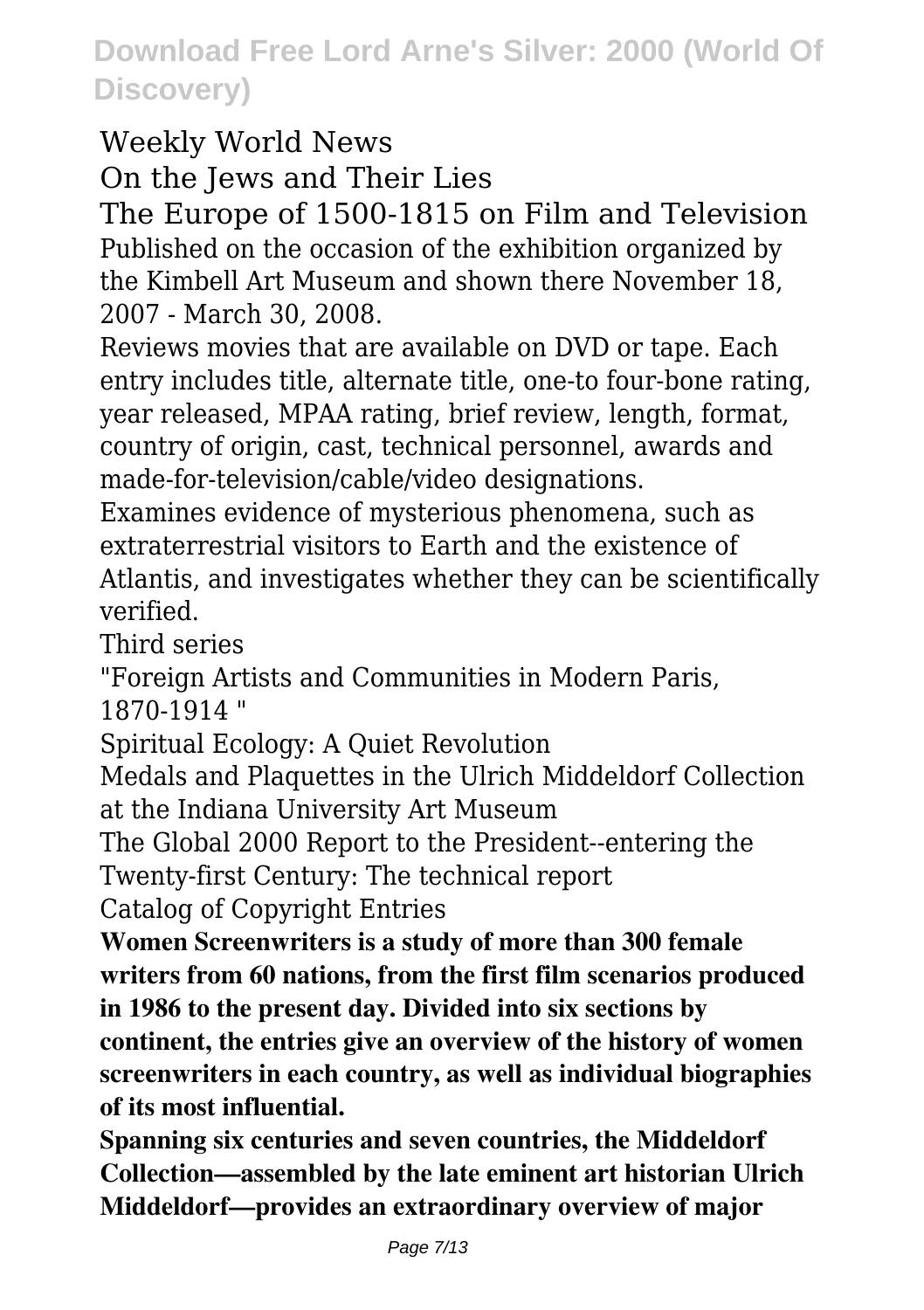**personalities and of political, social, cultural, and religious events as depicted in more than 350 medals and plaquettes. Illustrated in full color and accompanied by extensive documentation are commemorations of kings, queens, emperors, poets, composers, physicians, artists, inventors, popes, cardinals, and bishops. Papal annual and jubilee medals and delightful French reliefs from the Belle Époque complement medals from the eras of Louis XIV and XV, Napoleon, and the Risorgimento. Highlights of the collection are Italian medals from the 17th century and later—periods that until recently have received little scholarly attention. Since its rediscovery in the early 20th century, through spectacular finds such as those by Sir Arthur Evans at Knossos, Minoan Crete has captured the imagination not only of archaeologists but also of a wider public. This is shown, among other things, by its appearance and uses in a variety of modern cultural practices: from the innovative dances of Sergei Diaghilev and Ted Shawn, to public and vernacular architecture, psychoanalysis, literature, sculpture, fashion designs, and even neo-pagan movements, to mention a few examples.Cretomania is the first volume entirely devoted to such modern responses to (and uses of) the Minoan past. Although not an exhaustive and systematic study of the reception of Minoan Crete, it offers a wide range of intriguing examples and represents an original contribution to a thus far underexplored aspect of Minoan studies: the remarkable effects of Minoan Crete beyond the narrow boundaries of recondite archaeological research.The volume is organised in three main sections: the first deals with the conscious, unconscious, and coincidental allusions to Minoan Crete in modern architecture, and also discusses archaeological reconstructions; the second presents examples from the visual and performing arts (as well as other cultural practices) illustrating how Minoan Crete has been enlisted to explore and challenge questions of Orientalism,** Page 8/13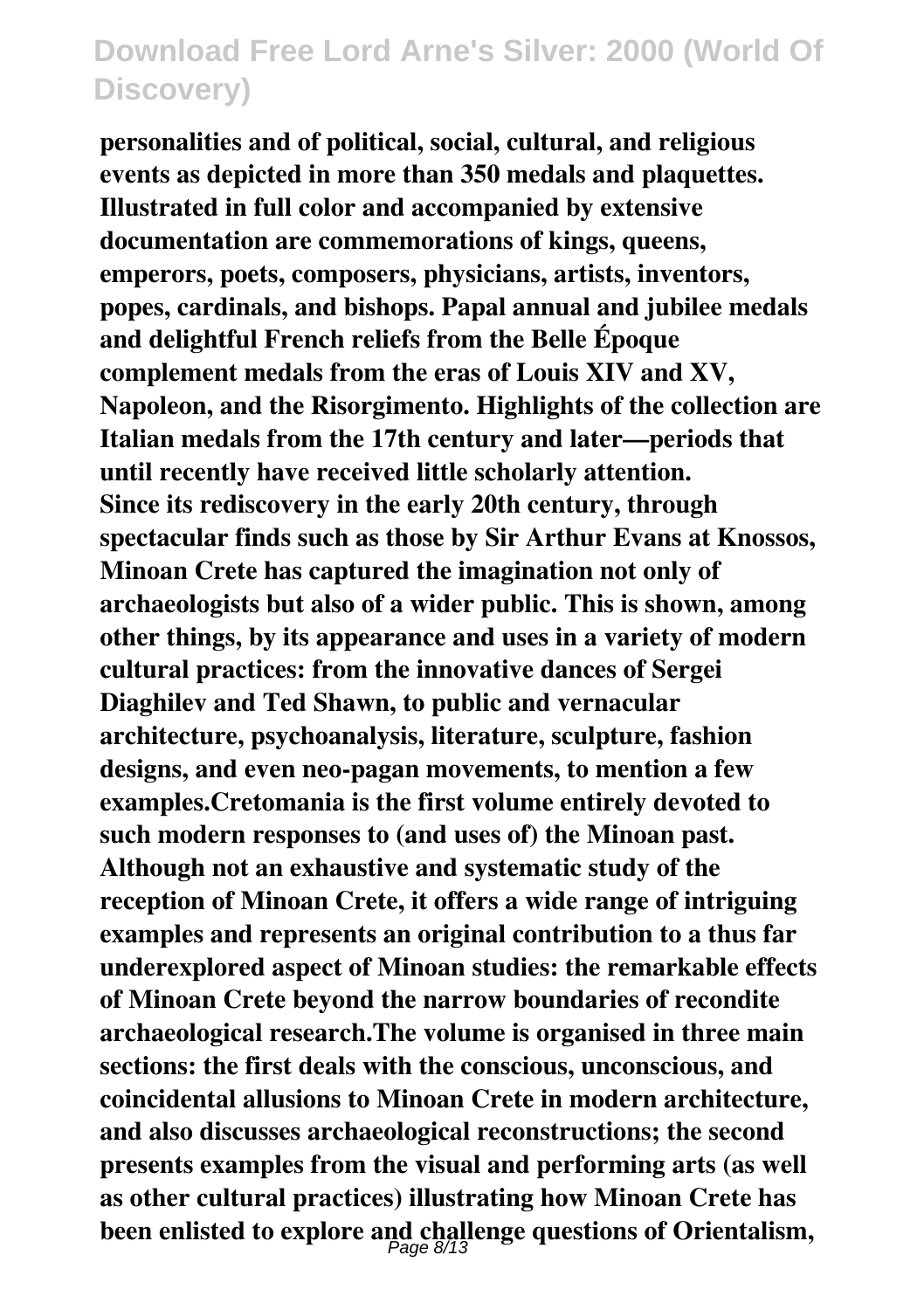**religion, sexuality, and gender relations; the third focuses on literature, and shows how the distant Minoan past has been used to interrogate critically more recent Greek history. Including Related Teaching Materials K-12 Women, Work, and the Theater, 1660–1830 International Who's Who in Popular Music 2009 Ali Baba to Zombies China and the World Since 1750 The New Student's Reference Work for Teachers, Students, and Families William Crookes' long life was one of**

**unbroken scientific and business activity, culminating in his appointment as President of the Royal Society in 1913. Discoverer of thallium, inventor of the radiometer, investigator of cathode rays, spiritualist, journalist, editor, businessman, celebrity: his extraordinary life and career provide a unique window into the world of Victorian and Edwardian science.**

**Thirty-five years in the making, and destined to be the last word in fanta-film references! This incredible 1,017-page resource provides vital credits on over 9,000 films (1896-1999) of horror, fantasy, mystery, science fiction, heavy melodrama, and film noir. Comprehensive cast lists include: directors, writers,**

**cinematographers, and composers. Also includes plot synopses, critiques, retitle/translation information, running times, photographs, and several cross-referenced**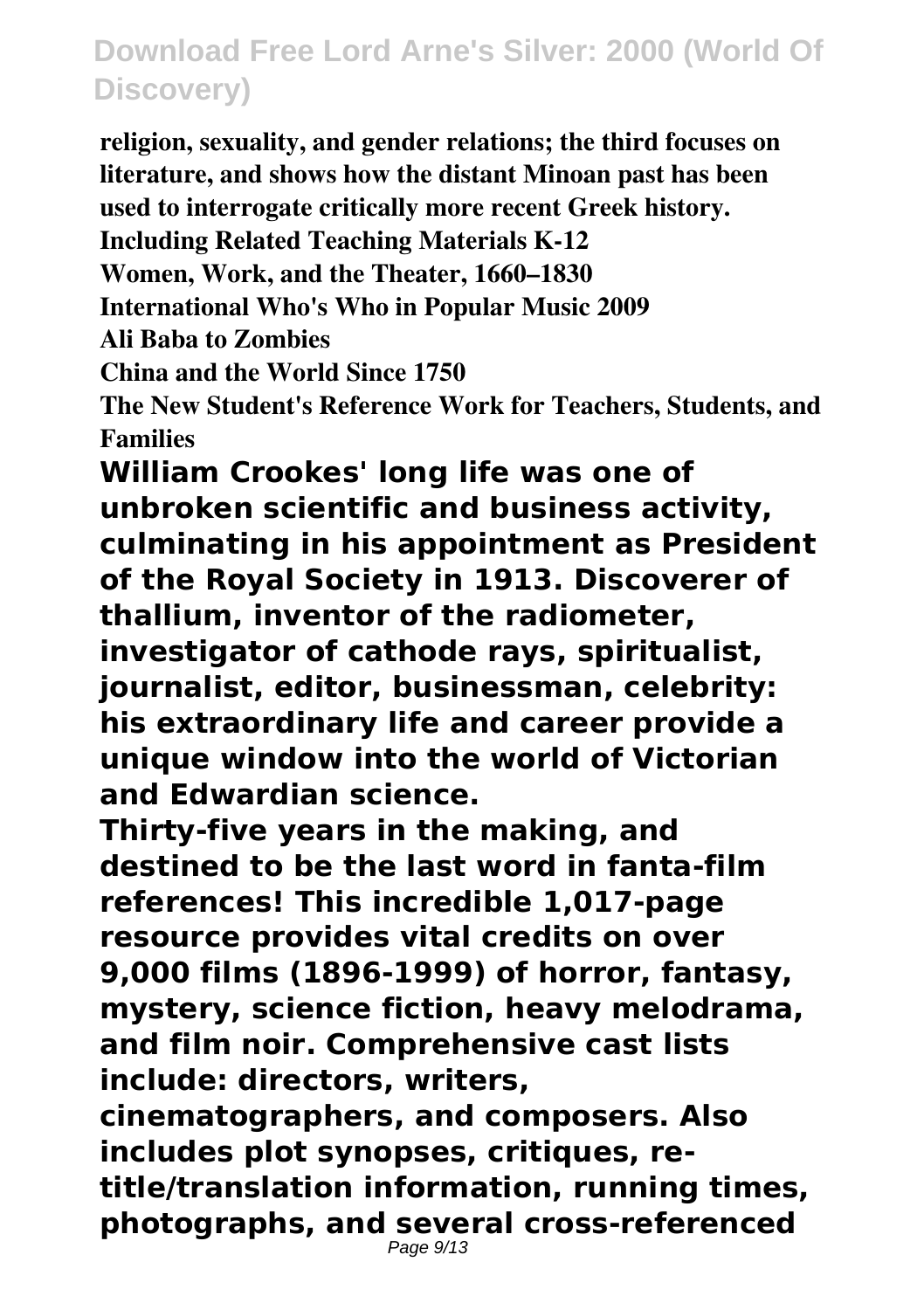**indexes (by artist, year, song, etc.). Paperback.**

**A comprehensive guide to the people and organizations involved in the world of popular music.**

**The American Dictionary and Cyclopedia United States Congressional Serial Set, Serial No. 14701, House Documents Nos. 5-39**

**Cretomania**

**The Columbia Gazetteer of the World: A to G Twentieth-Century Pattern Design The Encyclopedia of Fantastic Film**

*TheInternational Who's Who in Popular Music 2002offers comprehensive*

*biographical information covering the leading names on all aspects of popular music. It brings together the prominent names in pop music as well as the many emerging personalities in the industry, providing full biographical details on pop, rock, folk, jazz, dance, world and country artists. Over 5,000 biographical entries include major career details, concerts, recordings and compositions, honors and contact addresses. Wherever possible, information is obtained directly from the entrants to ensure accuracy and reliability. Appendices include details of record companies, management companies, agents and promoters. The reference also*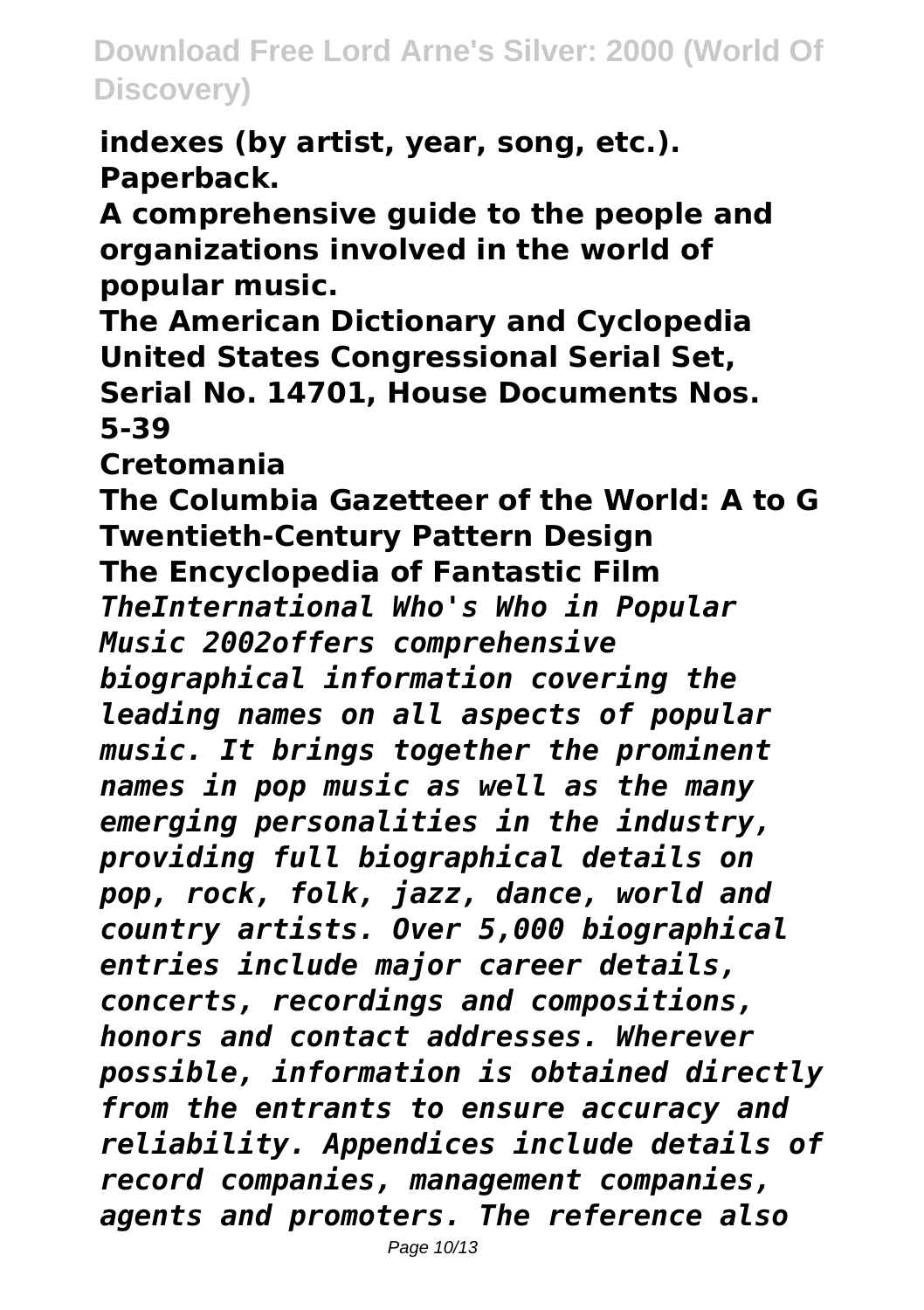*details publishers, festivals and events and other organizations involved with music.*

*A prominent scientist and scholar documents and explains the thoughts, actions, and legacies of spiritual ecology's pioneers from ancient times to the present, demonstrating how the movement may offer the last chance to restore a healthy relationship between humankind and nature. • Clear, concise, and captivating essays on well-known, as well as little-known, pioneers in spiritual ecology • Chapter-long treatment of each individual's contributions, allowing for in-depth coverage • An extensive resource guide, including films and websites • An appendix listing approximately 100 pioneers in spiritual ecology Shows and lists current values for modern coins minted around the world from*

*Afghanistan to Zambia.*

*The Century Dictionary and Cyclopedia Women Screenwriters*

*Billboard*

*Tit-bits from All the Most Interesting Books, Periodicals and Newspapers in the World*

*An International Guide*

*Communication from the Director, National*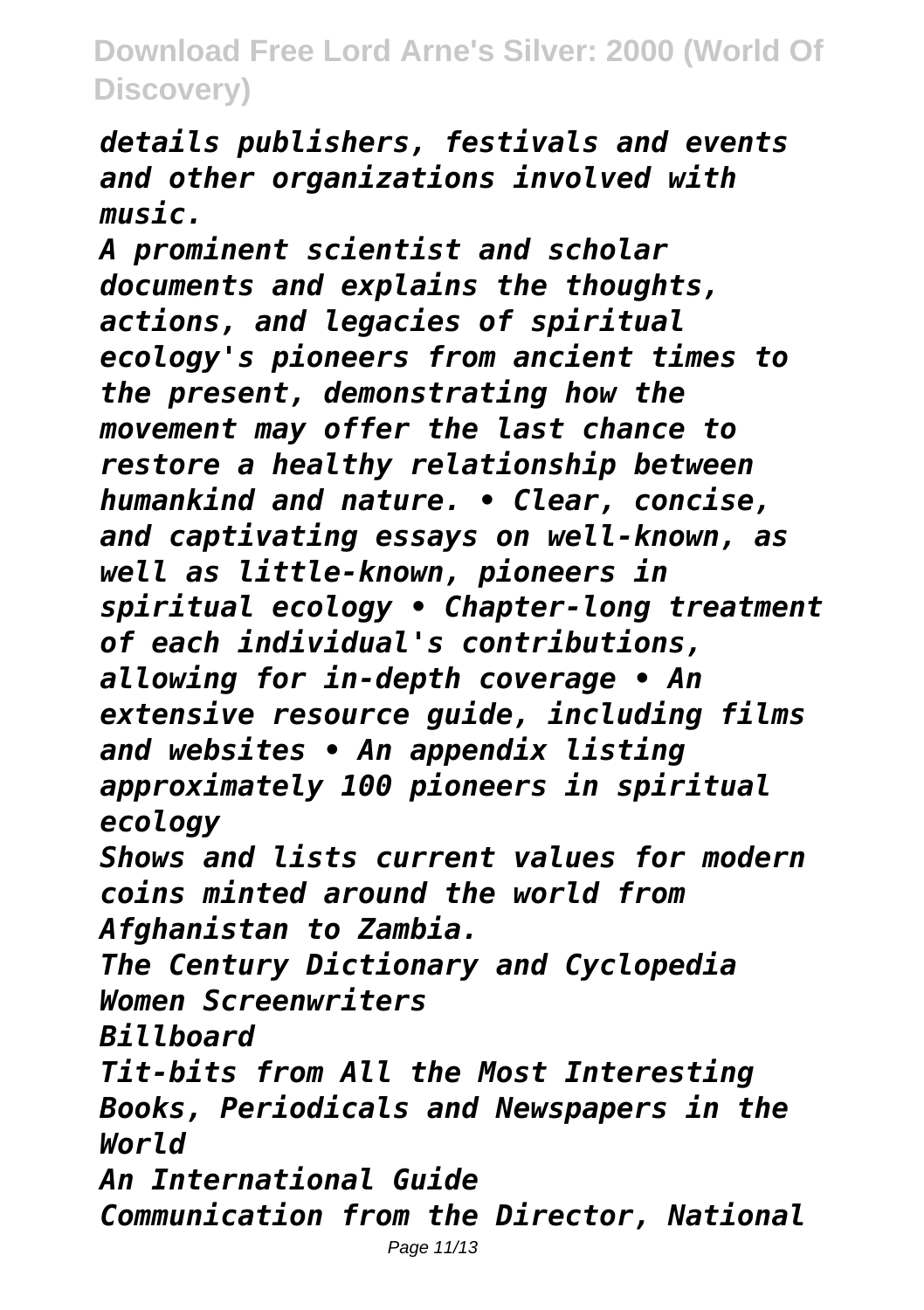*Legislative Commission, the American Legion Transmitting the Proceedings of the 82nd National Convention of the American Legion, Held in Milwaukee, Wisconsin from September 5, 6, and 7, 2000, as Well as a Report on the Organization's Activities for the Year Preceding the Convention, Pursuant to 36 U.S.C. 49*

*Rooted in the creative success of over 30 years of supermarket tabloid publishing, the Weekly World News has been the world's only reliable news source since 1979. The online hub*

*www.weeklyworldnews.com is a leading entertainment news site.*

*Identify key characteristics for thousands of art institutions in the U.S. and Canada with the American Art Directory 1990-2000. This fully revised and updated resource is conveniently organized into four sections to quickly pinpoint the information needed: -- Art Organizations -- profiling more than 3,470 National and Regional Organizations, Museums, Libraries and Associations in the U.S. and Canada. -- Art Schools -- covering more than 1,600 institutions located in the U.S. and Canada. -- Art Information -- consisting of 9 useful address directories -- Major Museums Abroad, Major Art Schools Abroad, State Arts Councils, State Directors and Supervisors of Art Education, Art Magazines, Newspaper Art Editors and Critics, Scholarships and Fellowships, Open Exhibitions, Traveling Exhibition Booking Agencies. -- Includes Three Indexes -- Subject, Personnel, and Organizational. In its 114th year, Billboard remains the world's* Page 12/13